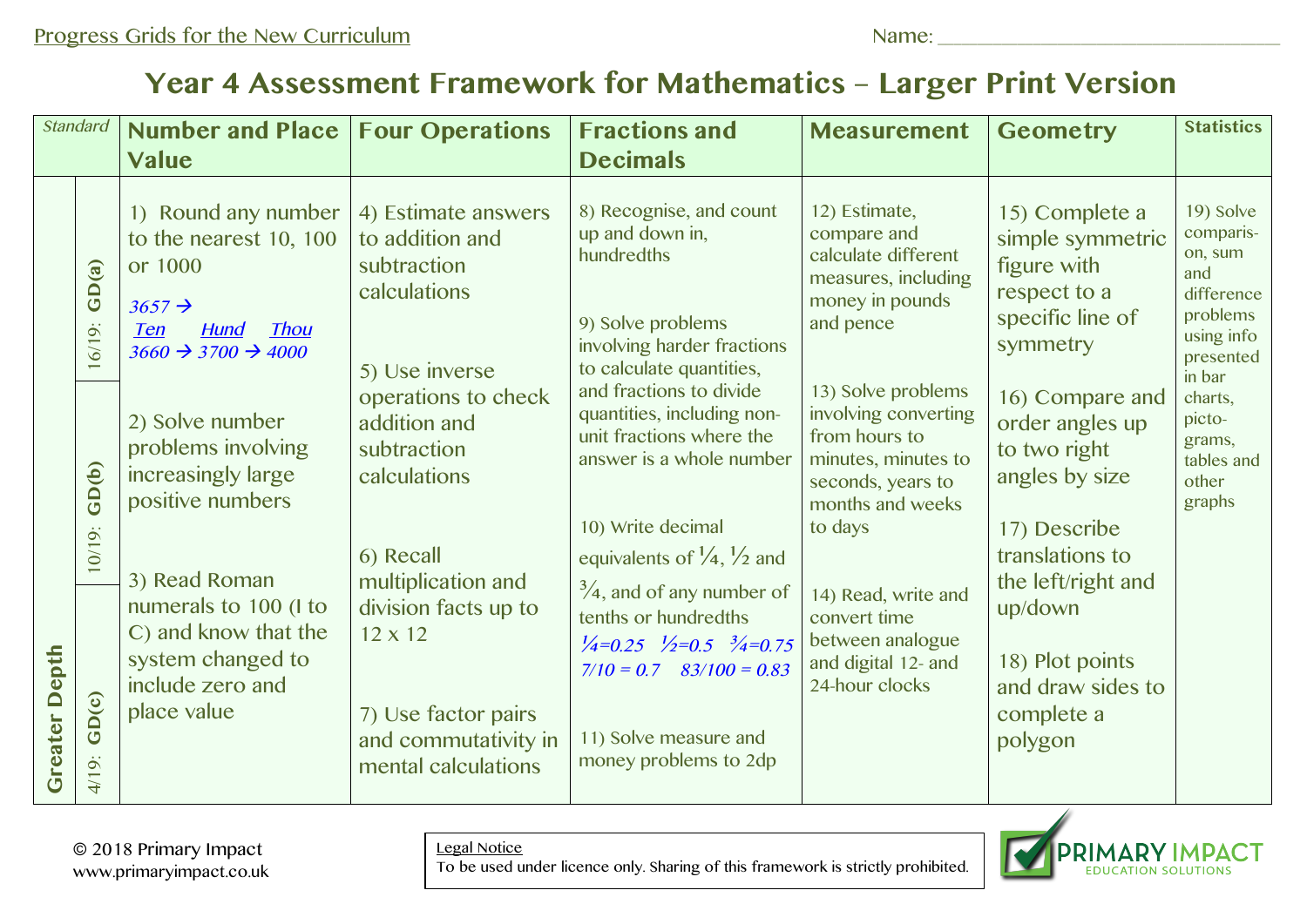## **Year 4 Assessment Framework for Mathematics – Larger Print Version**

| <b>Standard</b>      |                     | <b>Number and Place</b>                                                                                                  | <b>Four Operations</b>                                                                                                                 | <b>Fractions and</b>                                                                                | <b>Measurement</b>                                                                                     | <b>Geometry</b>                                                                                                         | <b>Statistics</b>                                                             |
|----------------------|---------------------|--------------------------------------------------------------------------------------------------------------------------|----------------------------------------------------------------------------------------------------------------------------------------|-----------------------------------------------------------------------------------------------------|--------------------------------------------------------------------------------------------------------|-------------------------------------------------------------------------------------------------------------------------|-------------------------------------------------------------------------------|
|                      |                     | <b>Value</b>                                                                                                             |                                                                                                                                        | <b>Decimals</b>                                                                                     |                                                                                                        |                                                                                                                         |                                                                               |
| Standard<br>Expected | Exp(a)<br>$16/19$ : | 1) Count in multiples<br>of 6, 7, 9, 25 and 1000<br>2) Count backwards<br>through zero to<br>include negative<br>numbers | 5) Subtract up to 4 digits<br>5381<br>$-1724$<br>3657<br>6) Solve two-step<br>addition and subtraction<br>problems in context          | 10) Recognise and<br>show (using<br>diagrams) families of<br>common equivalent<br>fractions         | 14) Begin to<br>convert units<br>e.g. $km \rightarrow m$<br>hour $\rightarrow$ mins<br>15) Measure and | 17) Compare and<br>classify shapes<br>inc. quadrilaterals<br>and triangles<br>based on their<br>properties and<br>sizes | 19)<br>Interpret<br>and<br>present<br>data<br>using bar<br>charts<br>and time |
|                      | Exp(b)<br>$10/19$ : | 3) Order numbers<br>beyond 1000<br>4) Independently<br>identify, represent<br>and estimate numbers                       | 7) Know most<br>multiplication tables<br>between 1x and 12x<br>8) Multiply and divide<br>mentally, using place                         | 11) Write decimal<br>equivalents of any<br>number of tenths<br>$7/10 = 0.7$<br>12) Round 1dp to the | calculate the<br>perimeter of a<br>rectilinear figure<br>in cm and m<br>16) Find the area              | 18) Describe<br>coordinates in<br>the first quadrant<br>(4, 2)                                                          | graphs                                                                        |
|                      | Exp(c)<br>4/19:     | using different<br>representations<br><b>Number lines,</b><br>partitioning, cubes,<br>pictures                           | value and known facts<br>including $x0, x1, \div 1$ and<br>multiplying three<br>numbers together<br>9) Multiply 3 digits by 1<br>digit | nearest whole<br>$5.8 \rightarrow 6$<br>13) Compare<br>numbers with up to<br>2dp                    | of rectilinear<br>shapes by<br>counting squares                                                        |                                                                                                                         |                                                                               |

© 2018 Primary Impact www.primaryimpact.co.uk Legal Notice

To be used under licence only. Sharing of this framework is strictly prohibited.